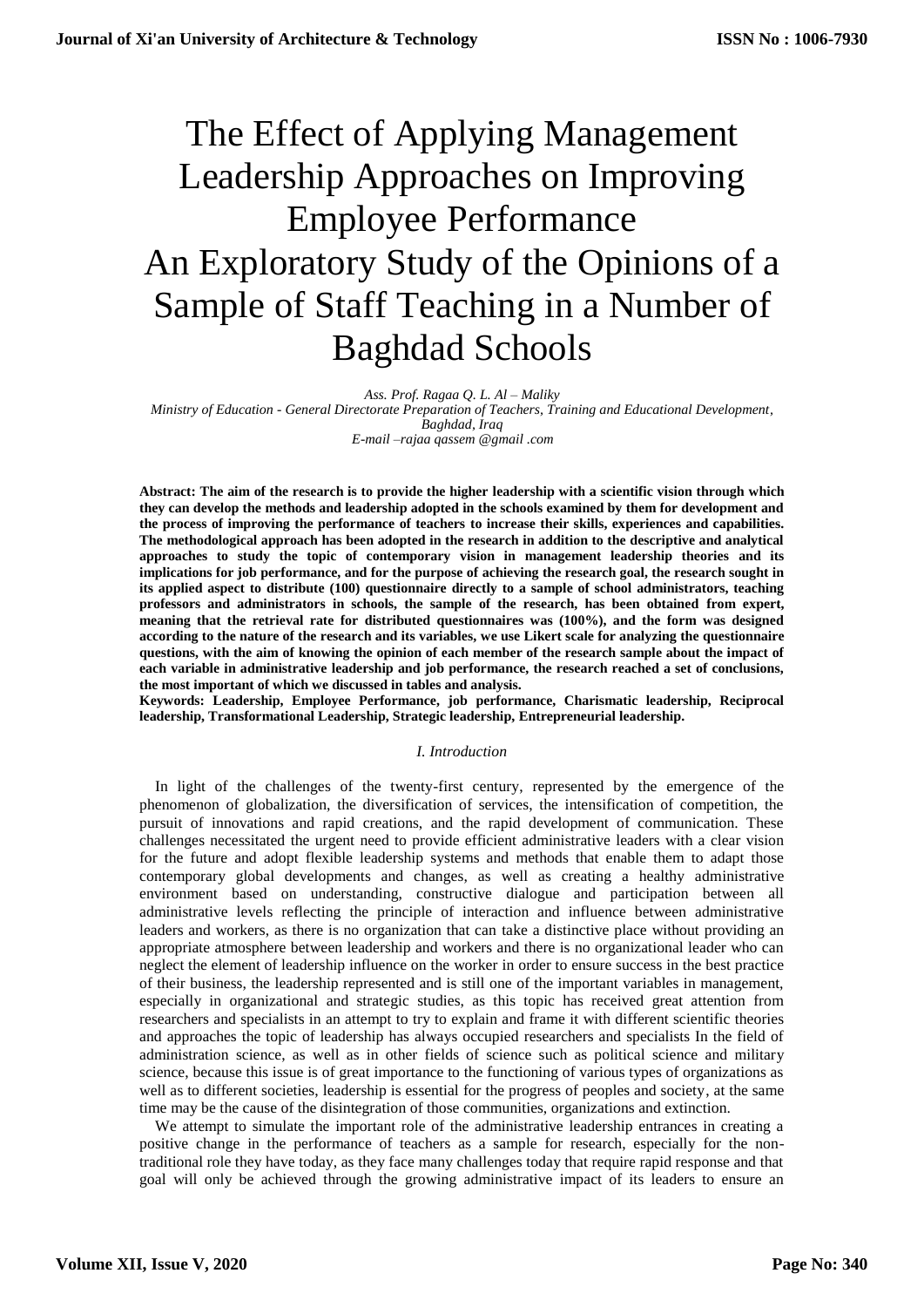effective response and a high level of performance for teachers, and based on the above, the study problem can be formulated through the following questions:

- What is the reality of the level of the administrative leadership entrances in the various school departments of the research sample?

- Is there a relationship between administrative leadership entry points and job performance in the research sample schools?

- Are the responses of the teaching staff in the schools of the research sample different with regard to administrative leadership entry points and job performance?

 This paper derives its importance from its handling of critical and critical variables represented by the entrances of contemporary administrative leadership, which represents a positive and frank variable that enhances the behaviors and orientations of subordinates within the organization, which is reflected in the need of our organizations today for an encouraging environment to improve job performance, and also reveals the important role that the leader plays in his administrative position in making His working staff has high capabilities, skills and capabilities towards taking responsibility and rapid response to their needs and desires and thus improving job performance.

 In light of the research problem and its importance, this research seeks to achieve the following goals:

- a. Presenting concepts related to research variables and defining the most important dimensions of their variables that will be discussed in research and conceptual framework.
- b. Providing the higher departments with a scientific vision through which they can develop the methods and leadership adopted in the schools examined by them to develop and the process of improving the performance of teachers and increase their skills, experience and capabilities.
- c. Providing scientific recommendations based on practical justifications in order to raise the level of teachers 'performance, which may be reflected in one way or another on developing work and achieving competitive advantage.

# *II. Management leadership concepts*

 Interest in administrative leadership began recently, although the phenomenon of administrative leadership is as old as the human community itself, as its radical extend to the time when social interaction and distribution of work between individuals and groups began and their assimilation into multiple social organizations and joins, but scientific interest in administrative leadership has begun with the beginnings of twentieth century (Daft & Noe, 2015: 378)<sup>[7]</sup>, as the concept of administrative leadership has evolved with the development of administrative and organizational thought, the traditional school has focused on the foundations of successful administrative leadership and the characteristics of the leader himself.

#### *2.1 The concept of administrative leadership*

 A number of researchers manipulation the concept of administrative leadership as capabilities or attributes that a leader possesses when influencing others and according to this perspective he has known (Al-Qaryouti, 2009: 139) that leadership refers to the individual's ability to influence others to achieve agreed goals in terms of relying on experiences and capabilities the mentality that makes the person a source of admiration and ability, while Moorhead & Griffin (1995:  $324$ )<sup>[14]</sup> referred to the concept of leadership as the leader's ability to influence the behaviors and perceptions of others for the purpose of achieving the desired goal and in the same direction (Robbins 2003:  $314$ )<sup>[17]</sup> believes that leadership It is the ability of a leader to influence others in a direction that is real objectives.

While (Newstrom & Davis, 2012:  $63$ )<sup>[15]</sup> referred to leadership as the process of interaction between the leader and subordinates, it is a process of motivating and assisting subordinates towards achieving and achieving goals, where (Jones, 2016:  $15$ )<sup>[12]</sup> referred to the concept of leadership as the ability to clarify the strategic vision of the organization as well as being able to motivate and push others to believe in and understand this vision, (Weiskittel, 2009:  $1$ )<sup>[18]</sup> referred to the concept of leadership within this perspective as seeking to translate the future vision of the organization into reality.

 According to this perspective, it is noted from the previous definitions that it has focused on the modern entrance in the interpretation of the concept of administrative leadership, and through the above mentioned definitions, leadership can be defined from the researcher's point of view as "a process of directing, motivating and instructing subordinates to believe in the vision of the future organization in a way that serves the goals and interests of the individual and the organization together".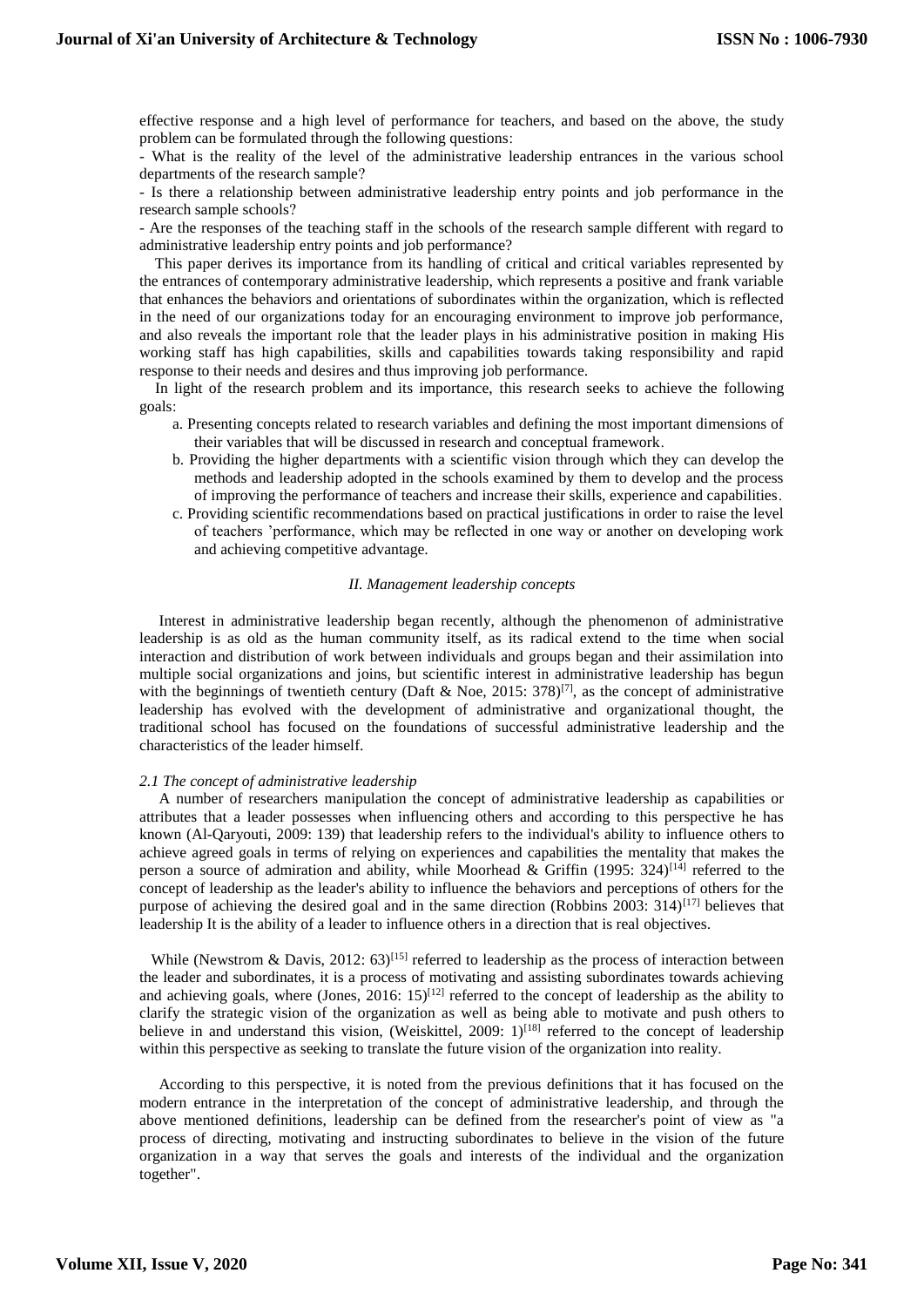# *2.2 The Entrances to the Administrative Leadership*

 Leadership has been studied according to different approaches, following to the different scientific fields and the views of researchers in its field, but it has not been agreed that there is an acceptable theory that explains the effectiveness of administrative leadership, as each theory is almost acceptable in its time, but it soon becomes in the past when it appears another theory is consistent with the developments of organizational thought, and a portion of these theories will be addressed according to an introduction to leadership study in administrative and organizational thought.

#### *a. Features Inlet*

 This inlet is one of the oldest entries in administrative and organizational thought in its study and interpretation of the concept of leadership, as the most prominent characteristic of this entrance is its interpretation of the fact of leadership, as the origin and emergence of leadership is due to the leader's personality, traits and characteristics, in addition to that, and according to this entry, two basic theories are considered among the first and basic theories in the interpretation of the concept of leadership, the theory of the great man and the theory of features and the last theory is one of the first theories that sought to explain leadership behavior and which depended on offering its ideas on the theory of the great man (Krishnan, 2004:  $7$ )<sup>[13]</sup> as the early definitions of leadership were based on belief that the leaders arise with certain personal qualities and attributes of leaders, and this has led to the belief prompted many researchers to try to identify these features that can be enjoyed by these leaders (Daft & Noe, 2015: 383)<sup>[7]</sup>.

#### *b. Behavioral Inlet*

 In the late 1940s, many researchers began focusing on the idea of how a person's behaviors determine his effective leadership rather than on the leader's personality and characteristics, the behavioral approach to leadership focused on what the leader actually does and how to do it, that is, leadership appears through the person's actions and behaviors are more than personality, but the main criticism of this approach is the lack of consideration given to how the situation affects leadership behavior, and within this approach several studies were presented, including the Ohio University study, the Michigan State University study, and the University of Texas study, or what is called a study (Black & Moutons), and that all these studies have focused on that the most effective leader is the one who uses the style with the highest interest in production and workers, and the last study is one of the most prominent studies that dealt with the concept of leadership according to the behavioral approach. (Ivancevich & Matteson, 2002: 429)<sup>[11]</sup>.

#### *c. Attitude Inlet*

 After each of the theories of personality and leadership behavior failed to provide a full explanation of the cause or how effective leadership emerged, this prompted many researchers to think about studying how the situation affects the effectiveness of leadership. Therefore, the standpoint approach emerged, which focuses on the relationship between the personal characteristics of leaders and private organizational positions and how both affect the leader's effectiveness, and several theories emerged according to this approach, the most important of which are the (Fiedler) theory and the life cycle theory (Heresy & Blanchard), the (path-goal) theory of (House), and the last theory is one of the most prominent theories of this approach In terms of clarifying how the leader b The subordinates, that is, the explanation (of the paths) that the subordinates take to obtain the desired rewards, i.e. achieving (the goal) versus achieving the required performance (Robbins, 2003: 325)<sup>[17]</sup>.

#### *d. New Inlet*

A new approach to leadership emerged during the mid-1980s. Several writings and research began to increase around it constantly, represented by new theoretical models of leadership. Charismatic Leadership, and the Visionary Leadership Model, (Ardichvilli & Kuchink, 2012: 101)<sup>[6]</sup>.

#### *2.3 Theories of contemporary administrative leadership*

#### *a. Charismatic leadership*

 Although the concept of charismatic leadership was used for the first time by sociologist (Weber) in 1947 and also used by (House) in 1976, it was not fully taken care of and appeared entirely in the mideighties and nineties of the twentieth century as (Gibson indicated, et al., 2013: 336)<sup>[10]</sup> that charisma means magic (gravity) as it is a Greek word meaning the talent and strength that an attractive leader has for his influence on others.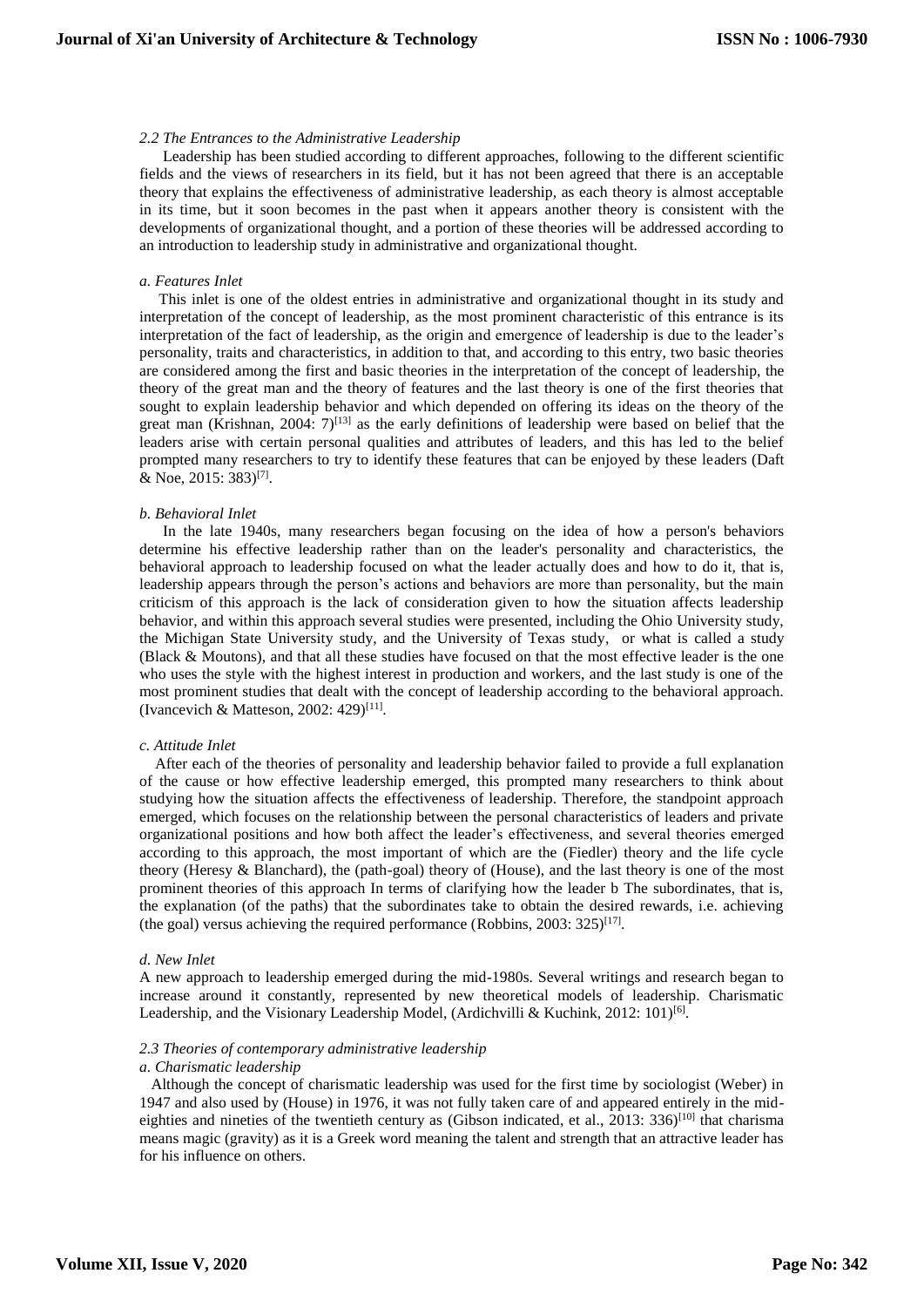# *b. Reciprocal leadership*

 The basic idea of the concept of reciprocal leadership as agreed by most writers and researchers is that it is the process of exchanging between the leader and subordinates towards achieving the goals of the organization, and focuses (Gibson, et al., 2013: 339)<sup>[10]</sup> on that the leader's relationship with subordinates takes place through the exchange of rewards and punishments and that tasks and performance Subordinates come through a series of transactions by the leader.

#### *c. Transformational Leadership*

 The essence of transformational leadership is a process of social change, and transformational leaders depend on the multiplier effect of stimulating or bringing about positive social change within their organizations, and they are committed to creating a collective perception of purpose through building leadership and the mentoring process everywhere in the organization. As a result, transformational leaders create educated organizations that are able to grow and adapt to changing demands in the environment in which they operate. Thus, the adaptability and responsiveness of a complex and often unpredictable social environment cannot be delegated and can only be modeled in behaviors that promote confidence and empowerment (Wheelen, 2014: 17)<sup>[19]</sup>.

#### *d. Strategic leadership*

 Strategic leadership almost always includes the initiative for change and continuity, and it is a largely creative activity because it is based on encouraging initiative and creativity among the people who form their organizations, and it is also a real, essential activity among people. Actual leaders spend at least 80% of their time talking to People, they are pretty much well organized in order to achieve this. (Hariri: Darwish: 2010: 4)<sup>[3]</sup>. The concept of leadership has gained a lot of attention in recent years because the achievements are based on the inspiring leader who makes creative plans to make the competition irrelevant by reading it for the future (Al-Serafi 2007: 45)<sup>[5]</sup>.

#### *e. Entrepreneurial leadership*

 The concept of entrepreneurial leadership was clearly presented in the year 2000 by the two scientists (McGrath & MacMillan), where they indicated that a new type of administrative leader is required in dynamic markets where uncertainty and competitive pressure increase, and he described the administrative leader as a "pilot leader". Many giant organizations have endeavored to introduce the concept of entrepreneurial leadership in their business world. One example is the World Bank, which managed from 2002 to 2006 to proactively spread the concept of entrepreneurial leadership among 500 of its best leaders, and some believe that entrepreneur leaders are people. Whose business is based on the creation of a new product or a new service, but we believe that anyone who has the courage to start a new or unique business is a pioneer man as this project and work carries a kind of risk, and the risk is varied whether at the start of the project or running it, the manager / owner works often with his own money so that this snot may also extend its family, and this growing risk usually increases with increased likelihood of failure of the project (Whleen and Hunger, 2014: 101)<sup>[19]</sup>.

#### *2.4 Concepts of job performance in contemporary managerial thought*

 (Oluseyi & Ayo 2009) sees that job performance is related to willingness and openness to achieve new job aspects which in turn will increase the productivity of the individual, and job performance can be defined as all shared worker behaviors during work, while (Al-Haiti, 2010: 67)<sup>[2]</sup> sees the behavior of the employees presented in the work is not necessarily related to the requirements of the work, because creativity is an essential component of the success of the organization, and the job performance indicates the efficiency of a person's performance in his work in terms of the expected quality and quality, and Chaudhary  $&$  Sharma (2012) knew that it was the implemented behavior consistent with the goals set, the critical aspect of high job performance is the ability of the employee himself  $(Al-Amoudi, 2013: 124)^{[1]}$ .

# *2.5 Elements of job performance and factors affecting it*

The elements of job performance consist of the following (Issa, 2014:  $71$ )<sup>[8]</sup>:

- The capabilities of the worker: It means what the employee has of information, skills, directions and values, and it represents his basic characteristics that produce an effective performance by that worker.
- Job requirements: It includes tasks and responsibilities, or the roles, skills, and experience required by a business, or job.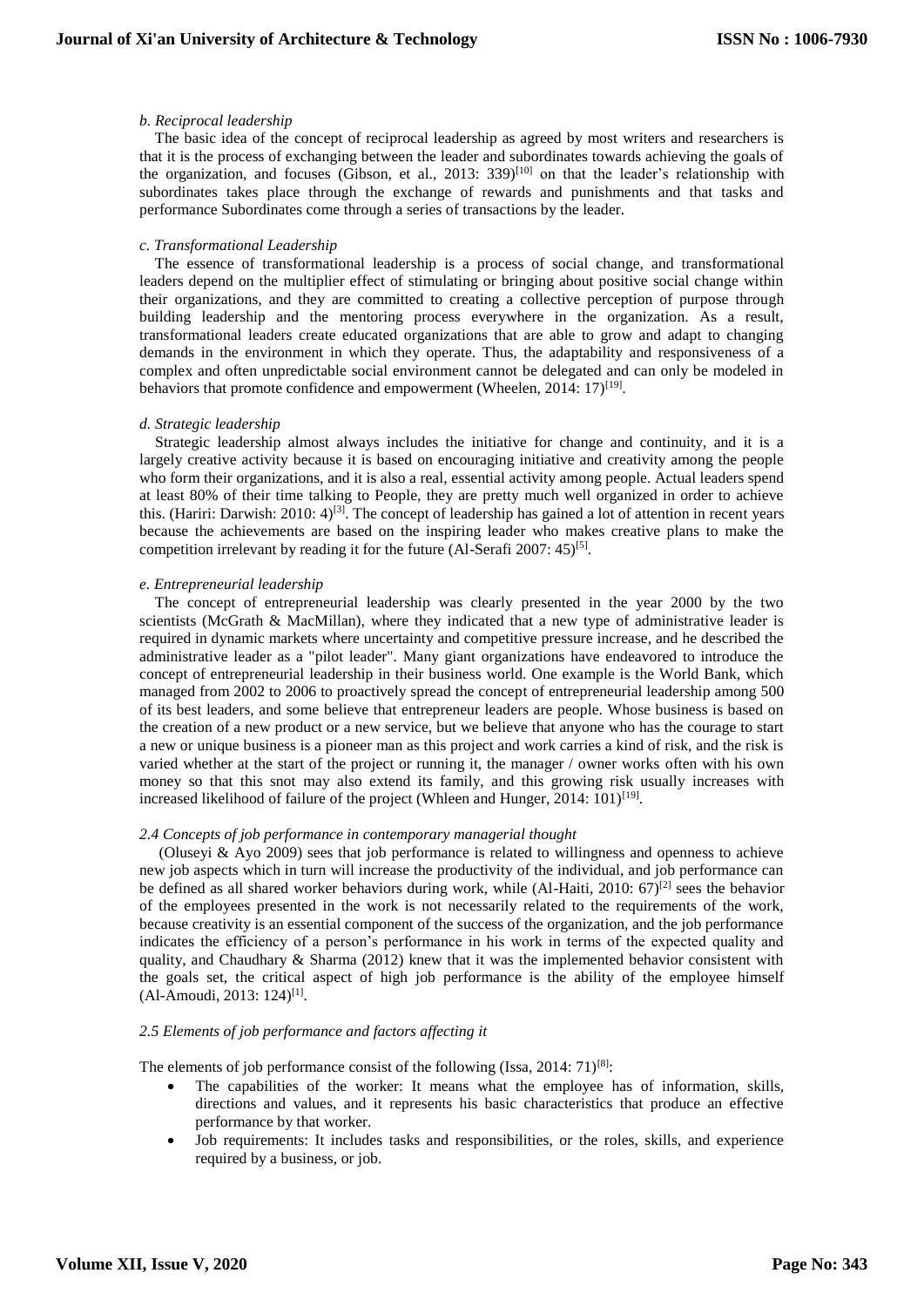The organization's environment: It includes the internal factors that affect effective performance, which are the organizational structure, its goals, resources, strategic position, the procedures used, and external factors such as: economic, social, technical, cultural, political, and legal factors).

# *2.6 Theories of job performance*

Interpretations of job performance differ based on the administrative ideology upon which it is based. Table (1) shows administrative theories that attempt to interpret job performance as follows:

| Table (1): Theories of Job Performance |  |
|----------------------------------------|--|
|----------------------------------------|--|

| <b>Item</b>   | <b>Theory</b>              | Concept                                                                                               |  |  |
|---------------|----------------------------|-------------------------------------------------------------------------------------------------------|--|--|
| 1             | <b>Scientific</b>          | Determining a scientific standard for worker production rate based on the basis for                   |  |  |
|               | management                 | studying time and movement, and training in the most appropriate way to do work as<br>well as control |  |  |
| $\mathcal{L}$ | <b>Administrative</b>      | Division and allocation of work, commitment to the administrative hierarchy, division                 |  |  |
|               | divisions                  | of activities and extent of commitment to administrative principles.                                  |  |  |
| 3             | <b>Bureaucracy</b>         | Doing business according to the required instructions.                                                |  |  |
| 4             | <b>Human relationships</b> | It is the results of psychological and moral factors and the extent of employee                       |  |  |
|               |                            | involvement in management.                                                                            |  |  |
| 5             | Organizational             | Performance depends on the employee's awareness of the administration's justice in                    |  |  |
|               | justice                    | the distribution of salary, efforts and respect among workers at the same level.                      |  |  |
| 6             | <b>Expectation</b>         | It is the outcome of returns and the probability of achieving these returns based on                  |  |  |
|               |                            | performance                                                                                           |  |  |
| 7             | Japanese Z                 | The extent of employee involvement in teamwork, team spirit, and the level of trust                   |  |  |
|               |                            | between employees and management                                                                      |  |  |

2.6 Determinants of Job Performance

 Job performance is the net effect of an individual's efforts that start with abilities, awareness of the role and tasks and this means that performance is the production of a particular situation that can be seen as the product of the interrelated relationship between effort and abilities and awareness of the important role of the individual and for this we find that the performance determinants are clarified in (Jalaluddin, 2009) : 74):

• The effort exerted by the individual: The effort refers to the physical and mental energy that the individual exerts to perform his task or job in order to reach the highest rates of his giving in a field of work.

• The capabilities that an individual enjoys to perform the job: The capabilities refer to the personal characteristics of the individual that he uses to perform his job or tasks.

• The extent of his awareness of the requirements of his job (awareness of the role): Means the direction in which the individual believes that it is necessary to direct his efforts in working through him and feeling his importance in his performance.

# *III. Application Aspect*

 (100) questionnaire was distributed directly to a sample of school principals, teaching professors, and administrators in schools, the research sample. All forms were completed and completed, meaning that the retrieval rate for the distributed questionnaires was (100%), and the form was designed according to the nature of the research And its variables, and the Likert quintet measure was defined to answer the questionnaire questions, with the aim of knowing the opinion of each member of the research sample about the impact of each variable on administrative leadership and job performance. By using the statistical program (SPSS), to get the statistical measures (mean, standard deviation, coefficient of variation,  $(R^2)$ , multiple linear regression, & ANOVA table.

 The results of the field study will be presented and analyzed by relying on the repetitive distributions of the responses of the study sample individuals, and their percentages, up to the arithmetic mean, the standard deviation and the coefficient of variation for each of the questionnaire paragraphs, whether it is at the sub-level or at the general level of the study variables, and the research was based on a measure (Likert) quintile in the sample answers, then the level of each variable will be between (1-5) by three levels, and Figure (16) illustrates this, and includes a level (hypothetical mean), as it reaches a value of (3), while it is (above) The hypothetical mean), if it reaches between (3-4), and a high level if it reaches above ( 4) It is low (below the hypothetical mean), if it reaches between (2-3), and it is weak if it reaches without (2), knowing that the hypothetical (standard) mean is (3).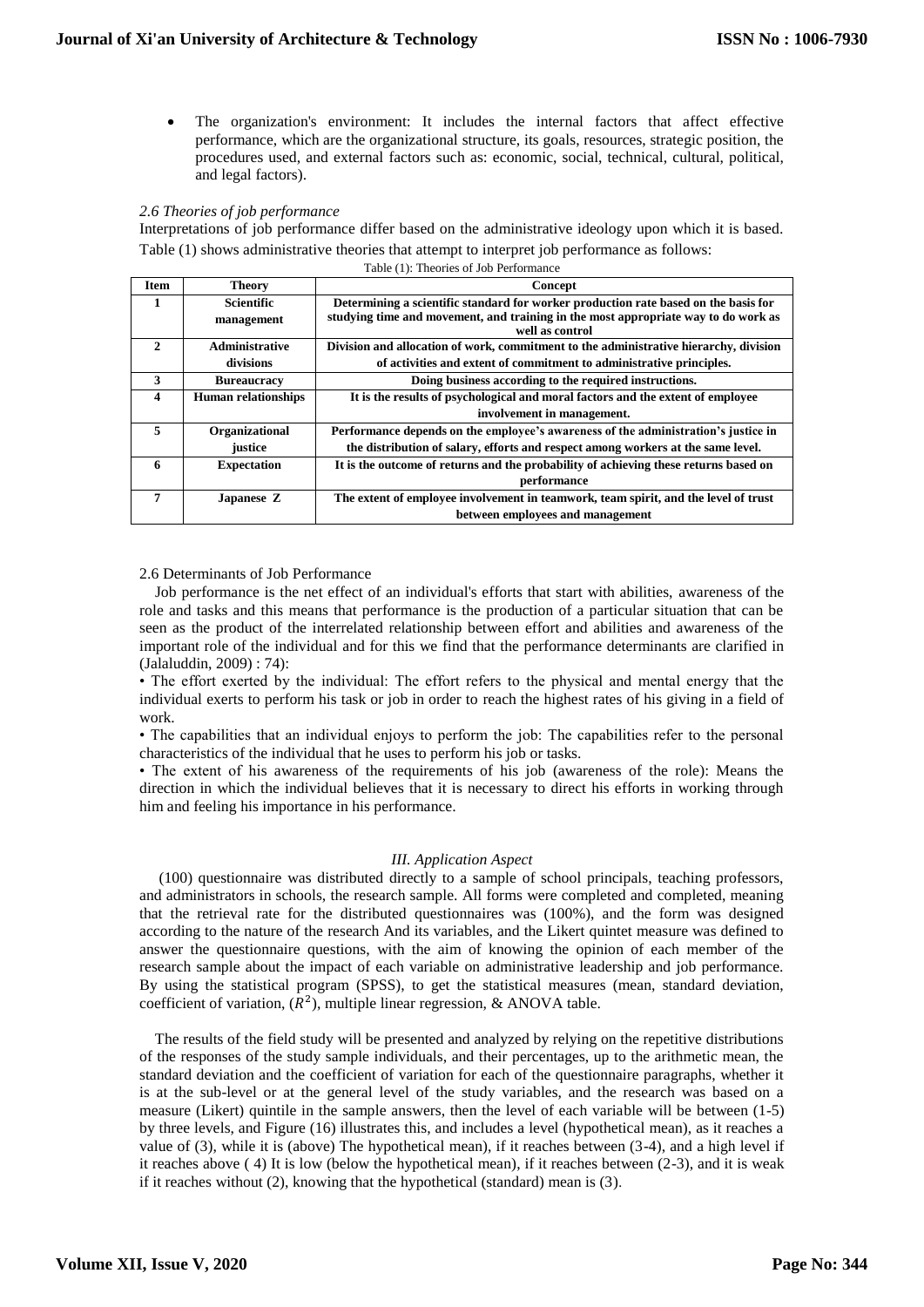# *3.1 Diagnosing the reality of the explanatory variable, administrative leadership*

 This variable was measured by four sub-dimensions (ideal effect, inspirational motivation, intellectual arousal, and individual considerations), as table (2) indicates the mean, standard deviations and the coefficient of variation related to the sample viewpoint regarding the administrative leadership variable, as it reflects the mean for the administrative leadership variable was (3.78), which is above the standard mean of (3), and the general standard deviation and the coefficient of difference between them was (0.45) (12%).

|              | <b>Figures</b>                                                                    | Mean | <b>Standard</b><br><b>Deviation</b> | <b>Coefficient</b><br>of Variation |
|--------------|-----------------------------------------------------------------------------------|------|-------------------------------------|------------------------------------|
|              | Urges the manager to follow values and beliefs                                    | 3.14 | 1.12                                | 36%                                |
| $\mathbf{2}$ | The manager focuses on the importance of adhering to our beliefs                  | 3.04 | 1.12                                | 37%                                |
| 3            | The manager strengthens the sense of purpose by informing his tracks.             | 3.48 | 0.76                                | 22%                                |
| 4            | The director shows us faith in his ideas, values and beliefs.                     | 3.03 | 1.02                                | 34%                                |
| 5            | The manager explains how mutual trust helps us to overcome difficulties           | 4.18 | 0.84                                | 20%                                |
| 6            | The manager stresses the importance of having a collective sense of the           |      |                                     | 20%                                |
|              | organizational message                                                            | 3.91 | 0.77                                |                                    |
| 7            | The director takes into account the moral and ethical consequences of his actions | 3.87 | 0.88                                | 23%                                |
| 8            | The manager takes a firm stand on difficult issues.                               | 4.19 | 0.77                                | 18%                                |
| $\mathbf{o}$ | The manager behaves in ways that are consistent with the values he holds.         | 3.56 | 1.05                                | 30%                                |
|              | <b>Perfect total effect</b>                                                       | 3.60 | 0.55                                | 15%                                |
|              | Total administrative leadership                                                   | 3.78 | 0.45                                | 12%                                |

#### Table (2): Mean, Standard Deviation, & Coefficient of Variation of (Leadership)

 Table (2) indicates the, standard deviations, and the coefficient of variation related to the viewpoint of the researched sample regarding (ideal effect), as the aforementioned table reflects a general arithmetic mean for the first sub variable (ideal effect) above the standard mean, as it reached (3.60), and the dispersion was of An average harmony in the answer is confirmed by the general standard deviation of (0.55), and the coefficient of variation on the scale of this variable from the sample was reached (15%). As for questions, this variable was measured by nine questions, and as shown in table (2), the results about it were distributed among the highest level of response, which was achieved by the fifth question (the manager takes a firm stand on difficult issues), as the mean value for him reached (4.19) which is above the hypothetical mean of (3), and the dispersion above the mean between the answers is confirmed by the standard deviation (0.77), and the coefficient of variation (20%) As for the fourth question that states (the director shows us faith in his ideas, values, and beliefs), he achieved the lowest level of answer, as the mean value for it reached (3.03), and a high dispersion between answers, confirmed by the standard deviation (1.02) and the coefficient of difference (34%).

#### *a Inspirational motivation diagnosis*

 Table (3) data indicates the means, the standard deviations and the coefficient of variation related to the viewpoint of the researched sample regarding (inspirational motivation), as the aforementioned table reflects a general arithmetic mean for the second sub-variable represented by (inspirational motivation) above the standard mean, when it reached (3.99), the dispersion was of average harmony in the answer confirmed by the general standard deviation of (0.51). The ratio of the coefficient of variation on the scale to this variable of the sample was (13%). As for the questions, the variable was measured by seven questions, as shown in the table (3), and the results around it were distributed by The highest level of answer was achieved by the sixth question (the manager speaks optimistically about the future), as the average value of it reached (4.10) which is a high value compared to the standard value of (3), and a somewhat high dispersion between the answers confirmed by the standard deviation (0.89), and has reached The ratio of the coefficient of variation (22%). As for the first question that states (the manager is looking for exciting future possibilities), he achieved the lowest response level, as the average value of it reached (3.63), and a somewhat high dispersion between the answers, confirmed by the standard deviation (0.71), has reached Coefficient of variation (20%).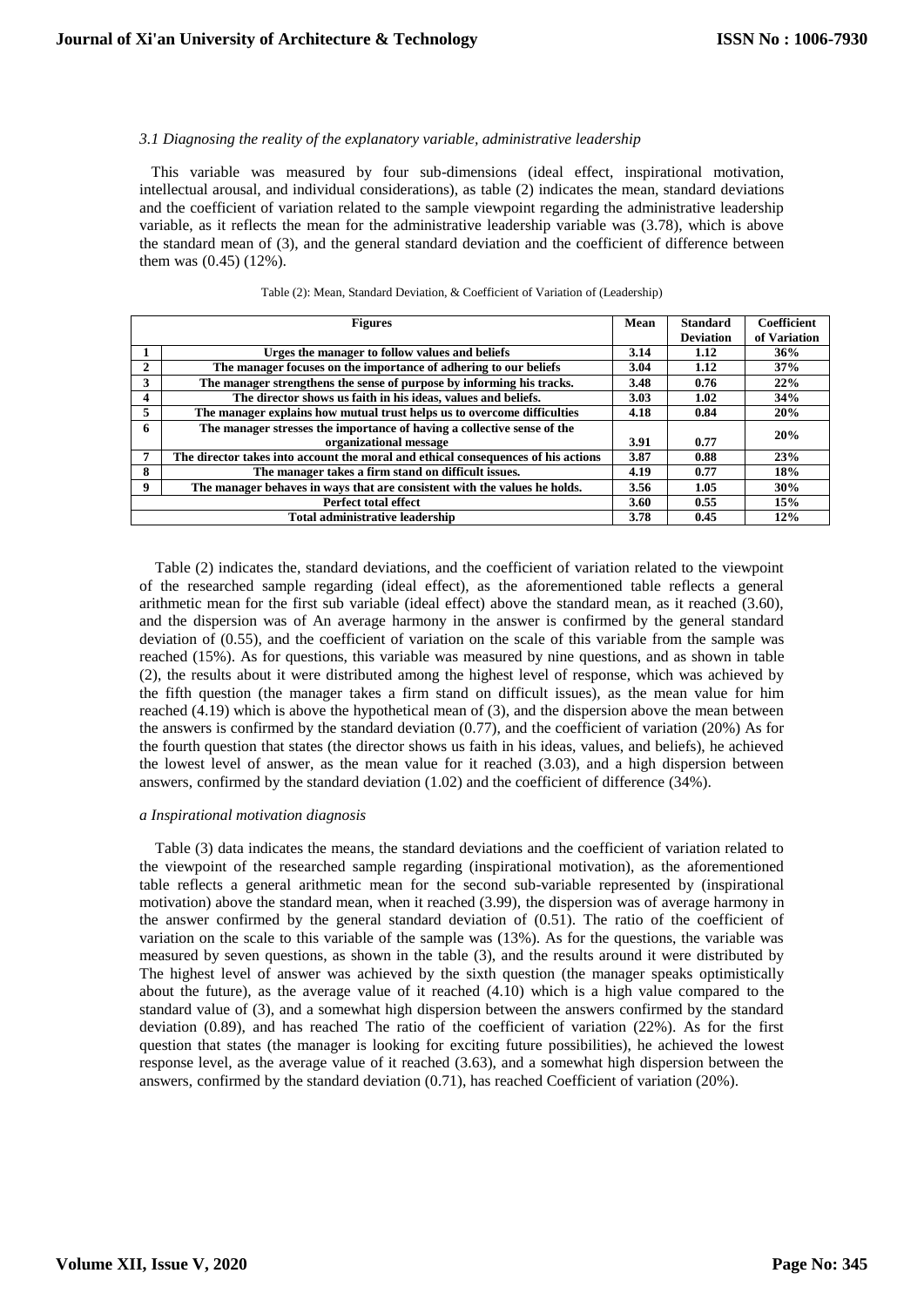|    | <b>Figures</b>                                                      | <b>Mean</b> | <b>Standard</b><br><b>Deviation</b> | <b>Coefficient of</b><br><b>Variation</b> |
|----|---------------------------------------------------------------------|-------------|-------------------------------------|-------------------------------------------|
|    | The manager looks forward to exciting future prospects              | 3.63        | 0.71                                | 20%                                       |
| 2  | The manager outlines successful completion steps.                   | 4.09        | 0.72                                | 17%                                       |
| 3  | The subordinate director sees the issues necessary to do the job    | 4.07        | 0.63                                | 15%                                       |
| 4  | The manager is willing to do what he decided to do                  | 3.99        | 0.66                                | 17%                                       |
| 5. | The manager expresses his confidence that we will achieve our goals | 4.07        | 0.79                                | 19%                                       |
| 6  | The director speaks optimist about the future                       | 4.10        | 0.89                                | 22%                                       |
| 7  | The director speaks passionately about the needs that must be       |             |                                     |                                           |
|    | fulfilled                                                           | 4.01        | 0.74                                | 18%                                       |
|    | <b>Total inspirational motivation</b>                               | 3.99        | 0.51                                | 13%                                       |

Table (3): Mean, Standard Deviation, & Coefficient of Variation of (Inspirational motivation diagnosis)

# *b. Intellectual Arousal*

 Table (4) refers to the means, standard deviations and the coefficient of variations related to the viewpoint of the sample examined regarding (intellectual excitement), as the aforementioned table reflects a general mean of the third sub-variable (intellectual arousal) above the standard mean, as it reached (3.86), and the dispersion was of An average harmony in the answer is confirmed by the general standard deviation of (0.53), and the coefficient of variation on the scale of this variable from the sample was (14%). As for questions, this variable was measured by nine questions, and as shown in table (4), the results around it were distributed among the highest level of answer was achieved the first question (the manager encourages us to express our thoughts with high confidence), as the value of his mean reached (4.26) which is a high value compared to the hypothetical mean of (3), and a somewhat high dispersion between the answers confirmed by the standard deviation (0.76), and the ratio of the coefficient of difference (18%). As for the fifth question, which states (The director encourages us to rethink ideas that have never been questioned in the past), he achieved the lowest level of response, as the average value of it reached (3.45), and a high degree of dispersion among the answers confirmed by Standard deviation (0.85), and the coefficient of variation (25%).

| Table (4): Mean, Standard Deviation, & Coefficient of Variation of (Intellectual arousal) |  |  |
|-------------------------------------------------------------------------------------------|--|--|
|-------------------------------------------------------------------------------------------|--|--|

|              | <b>Figures</b>                                                                                     | Mean | <b>Standard</b><br><b>Deviation</b> | <b>Coefficient of</b><br><b>Variation</b> |
|--------------|----------------------------------------------------------------------------------------------------|------|-------------------------------------|-------------------------------------------|
|              | The manager encourages us to express our thoughts with high                                        |      |                                     |                                           |
|              | confidence                                                                                         | 4.26 | 0.76                                | 18%                                       |
| $\mathbf{2}$ | The manager encourages us to present problems using the scientific<br>method more than spontaneity | 4.01 | 0.89                                | 22%                                       |
|              |                                                                                                    |      |                                     |                                           |
| 3            | The manager emphasizes the value of casting doubt on assumptions                                   |      |                                     |                                           |
|              | (accepted ideas) to make the task challenging.                                                     | 3.46 | 0.76                                | 22%                                       |
| 4            | The manager re-examines critical assumptions to ensure suitability                                 | 3.60 | 0.83                                | 23%                                       |
| 5.           | The manager encourages us to rethink ideas that have never been                                    |      |                                     |                                           |
|              | questioned in the past                                                                             | 3.45 | 0.85                                | 25%                                       |
| 6            | The manager searches for different perspectives when solving                                       |      |                                     |                                           |
|              | problems                                                                                           | 3.88 | 0.82                                | 21%                                       |
| 7            | The manager is exploring new ways to study how the work is done                                    | 4.11 | 0.71                                | 17%                                       |
| 8            | The manager makes us study problems from different perspectives.                                   | 4.10 | 0.72                                | 18%                                       |
| 9            | The manager makes us study problems from different perspectives                                    | 3.88 | 0.90                                | 23%                                       |
|              | <b>Total of Intellectual arousal</b>                                                               | 3.86 | 0.53                                | 14%                                       |

# *c. Individual Considerations*

 Table (5) indicates the mean, standard deviations and the coefficient of variation related to the viewpoint of the researched sample regarding (individual considerations), as the aforementioned table reflects a general mean of the fourth sub variable (individual considerations) above the standard mean, as it reached (3.68), and the dispersion was of an average harmony in the answer is confirmed by the general standard deviation of (0.67). The ratio of the coefficient of variation on the scale to this variable of the study sample was (18%). As for the questions, this variable was measured by seven questions, as shown in table (5) , and the results around it were distributed among the highest level of answer question 3 (The director treats each of us as an individual with different needs, capabilities, and aspirations), as it reached a high value (4.00) which is above the hypothetical medium of (3), and dispersed above the average between the answers confirmed by the standard deviation (0.87), and has reached the ratio of the coefficient of variation (22%). As for the (seventh) question that states (the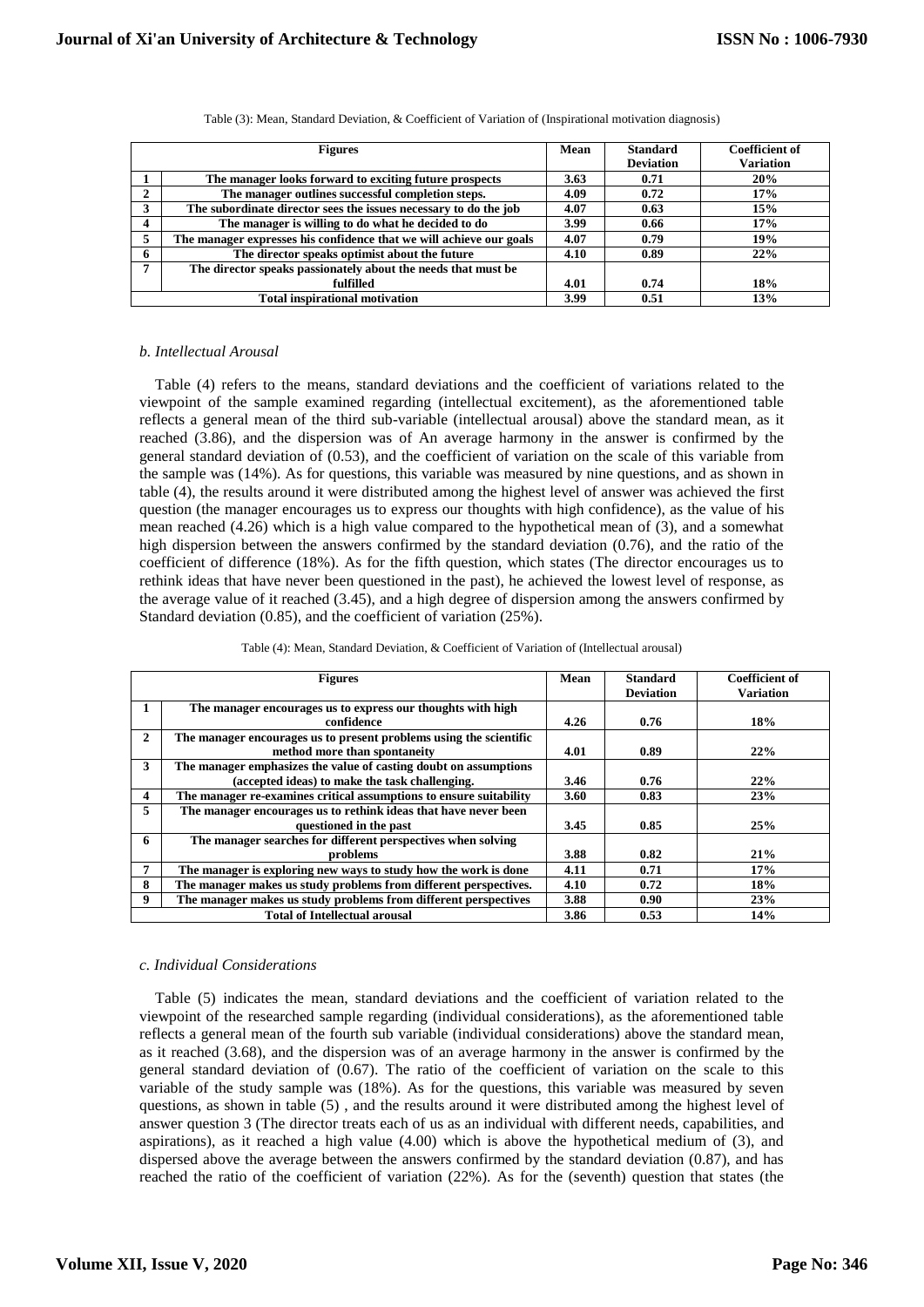manager spends time to teach and train subordinates), he achieved the lowest level of response, as the average value of it reached (3.34), and a high dispersion between answers, confirmed by the standard deviation (1.01). The coefficient of variation is (30%).

|   | <b>Figures</b>                                                                      | Mean | <b>Standard</b>  | <b>Coefficient</b> |
|---|-------------------------------------------------------------------------------------|------|------------------|--------------------|
|   |                                                                                     |      | <b>Deviation</b> | of Variation       |
|   | The manager teaches me how to recognize others' needs and abilities.                | 3.78 | 0.83             | 22%                |
|   | The manager focuses on developing the strengths of subordinates                     | 3.81 | 0.89             | 23%                |
|   | The manager treats each of us as an individual with different needs and aspirations | 4.00 | 0.87             | 22%                |
| 4 | The manager promotes the self-development of subordinates.                          | 3.85 | 0.86             | 22%                |
|   | The manager gives personal attention to the members who appear to be neglected      | 3.40 | 1.09             | 32%                |
| 6 | The director is concerned with hearing the topics that fall within the concerns of  |      |                  |                    |
|   | subordinates                                                                        | 3.59 | 0.88             | 25%                |
|   | The manager spends time teaching and training subordinates                          | 3.34 | 1.01             | 30%                |
|   | <b>Total of Individual considerations</b>                                           | 3.68 | 0.67             | 18%                |

# *3.2 Diagnosing the reality of response variable functional indicators*

 This variable was measured by two dimensions (job satisfaction, quality), as table (6) indicates the mean, standard deviations and the coefficient of variation related to the viewpoint of the sample examined regarding the variable of job performance indicators, as the aforementioned table reflects a general mean for the variable of job performance indicators reached (3.88) It is above the normative mean of (3), and the general standard deviation and the coefficient of variation around them was (0.55) (14%), and here comes a diagnosis of the reality of the sub-variables:

# *a. Job Satisfaction*

 Table (6) data indicates the mean, standard deviations and the coefficient of variation related to the viewpoint of the research sample regarding (job satisfaction), as the aforementioned table reflects a general arithmetic mean for the first sub variable (job satisfaction) above the standard mean, as it reached (3.98), and the dispersion was the average harmony in the answer is confirmed by the general standard deviation of (0.65), and the coefficient of variation on the scale of this variable from the sample was reached (16%), and in terms of questions, this variable was measured by three questions, as shown in table (6) , the results around it were distributed among the highest level of answer and it has achieved the third question (I feel in this school that I love my work and my loyalty to it), as the value of the mean for him (4.37) is high and above the hypothetical mean of (3), and the dispersion above the average between the answers is confirmed by the standard deviation (0.72), and the coefficient reached the difference (17%). As for the (first) question, which states (I feel comfortable with the way the principal or the administration is dealing with the teaching staff working in the school), achieved the lowest level of response, as the value of the average reached (3.61), and was very distracted between the answers. Confirmed by the standard deviation (0.99), and the coefficient of variation (27%).

| <b>Figures</b>                                                     | Mean | <b>Standard</b><br><b>Deviation</b> | <b>Coefficient of</b><br><b>Variation</b> |
|--------------------------------------------------------------------|------|-------------------------------------|-------------------------------------------|
| I feel comfortable with the way my supervisor or administration is |      |                                     |                                           |
| dealing with the teaching staff working in the school.             | 3.61 | 0.99                                | 27%                                       |
| I do not feel bored, bored, or lazy while doing my job.            | 3.97 | 0.91                                | 23%                                       |
| I feel at this school my love for my work and my dedication to it. | 4.37 | 0.72                                | 17%                                       |
| Total of job satisfaction                                          | 3.98 | 0.65                                | 16%                                       |
| <b>Total performance indicators</b>                                | 3.88 | 0.55                                | 14%                                       |

# *b. Quality*

 Table (7) data indicates the mean, standard deviations and the coefficient of variation related to the viewpoint of the sample examined regarding (quality), as the aforementioned table reflects a general mean for the third sub-variable (quality) above the standard mean, as it reached (3.82), and the dispersion was above average in the answer, it is confirmed by the general standard deviation of (0.73). The coefficient of variation on the scale of this variable from the sample was 19%. As for questions,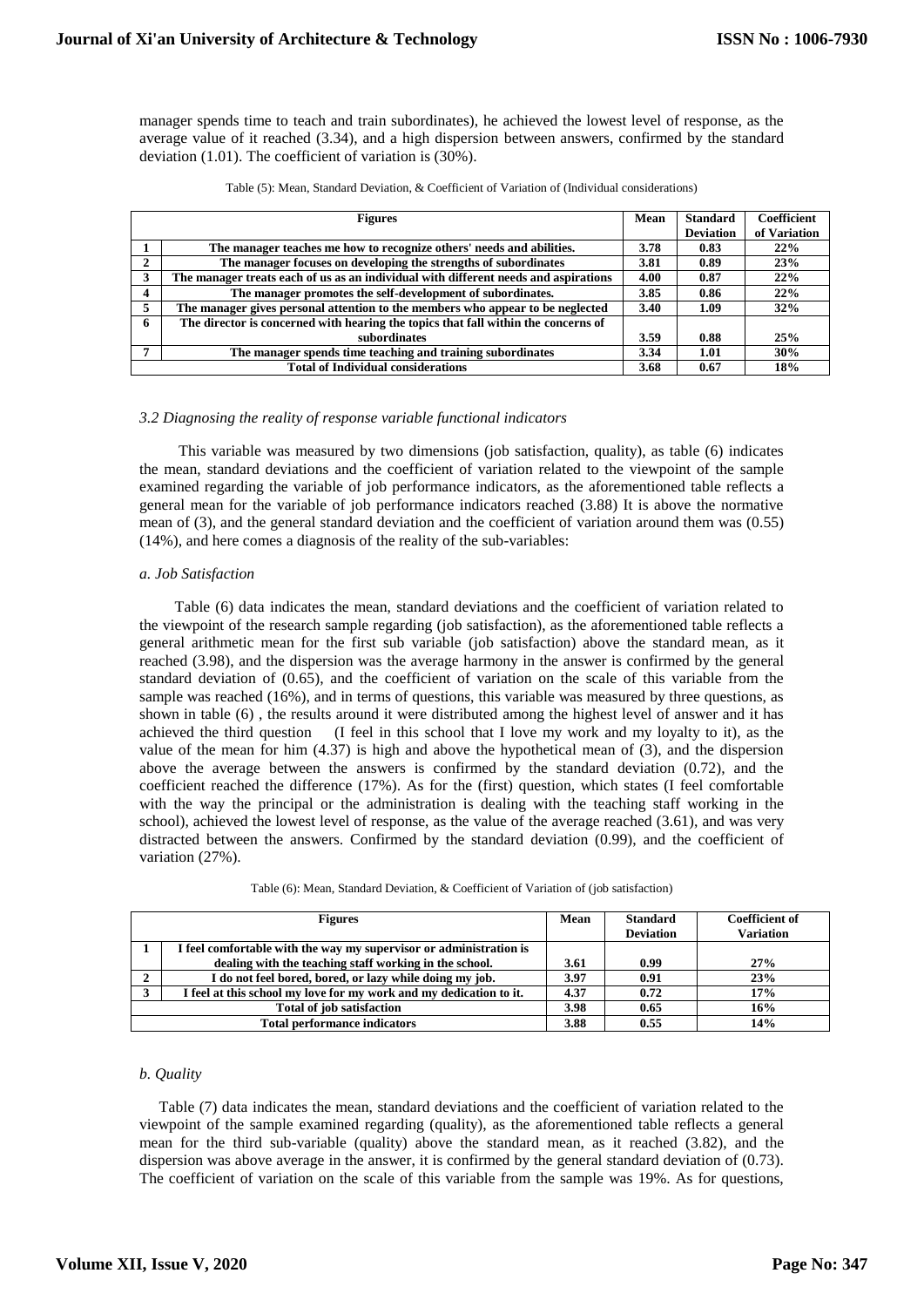this variable was measured by three questions, and as shown in table (7). The results were around it has been distributed among the highest level of answer has been achieved by question (third) (I feel that I have the ability to improve my performance and provide the best), as the value of the mean for him (4.31), which is high above the hypothetical mean of (3), and the dispersion above the mean between the answers is confirmed by the standard deviation (0.75), and the coefficient of difference (17 As for the (second) question that states (the school administration is satisfied with the quality of the provided performance), it achieved the lowest level of response, as the mean value for it reached (3.46), and a high dispersion between answers is confirmed by the standard deviation (1.03) and the coefficient of difference ( 30%).

| <b>Figures</b>                                                                   |      | <b>Standard</b>  | <b>Coefficient</b> |
|----------------------------------------------------------------------------------|------|------------------|--------------------|
|                                                                                  |      | <b>Deviation</b> | of Variation       |
| The employees are committed to applying the required quality standards.          | 3.70 | $1.00\,$         | 27%                |
| The school administration is satisfied with the quality of performance provided. | 3.46 | 1.03             | 30%                |
| I feel I have the ability to improve my performance and provide the best.        | 4.31 | 0.75             | 17%                |
| Total                                                                            | 3.82 | 0.73             | 19%                |

|  | Table (7): Mean, Standard Deviation, & Coefficient of Variation of (job satisfaction) |  |  |  |
|--|---------------------------------------------------------------------------------------|--|--|--|
|--|---------------------------------------------------------------------------------------|--|--|--|

*3.3 Determine the importance of the variables of the current study sample according to the mean, standard deviation, and coefficient of variation.*

 The importance of the current study variables will be determined according to their presentation in the respondents' answers, and what follows is detailed in this analysis.

a. The order of importance according to the mean, the standard deviation of the administrative leadership dimensions

 For the purpose of determining the importance of administrative leadership variables (X), the mean, standard deviation, and coefficient of variation were used to determine the responses, motives, and inclinations of the research sample, table (8) shows that (inspirational motivation), which was encoded with  $(X_2)$ , ranked first from the viewpoint of the sample examined compared with the rest of the dimensions, it was shown that the mean (3.99) and the standard deviation (0.51) and coefficient of variation (13%).

Table (8): Determine the importance of the dimensions of the explanatory variable, administrative leadership, based on the mean, and standard deviation

| <b>Dimensions</b>            |                                  | Mean | S.D  |     | Importance   |
|------------------------------|----------------------------------|------|------|-----|--------------|
| $\mathbf{v}$<br>A            | Optimal effect                   | 3.60 | 0.55 | 15% | <b>Third</b> |
| $\mathbf{X}_2$               | <b>Inspirational motivation</b>  | 3.99 | 0.51 | 13% | <b>First</b> |
| $\mathbf{X}_3$               | <b>Intellectual arousal</b>      | 3.86 | 0.53 | 14% | Second       |
| $\mathbf{v}$<br>$\mathbf{A}$ | <b>Individual considerations</b> | 3.68 | 0.67 | 18% | Fourth       |
| $\mathbf{v}$<br>́△           | <b>Administrative leadership</b> | 3.78 | 0.45 | 12% |              |

As for (intellectual excitement), which was expressed as  $(X_3)$ , it occupied the second position with mean of (3.86), standard deviation (0.53) the coefficient of variation (14%), which indicates that the process of (intellectual stimulation) came in the second stage. The third variable from the importance determination is the sub variable (the ideal effect) that was coded with  $(X_1)$ , with an average mean of (3.60), and a standard deviation (0.55). The coefficient of variation (15%), while the fourth and last variable came from an arrangement significance is the sub variable (intellectual arousal), which was coded with  $(X_3)$ , with mean of  $(3.86)$ , and standard deviation  $(0.53)$ , coefficient of variation (14%).

# *3.4 Determine the importance according to the mean and standard deviation of the dimensions of the respondent variable, functional performance indicators*

 For the purpose of determining the importance of the variables of job performance indicators (Y), the mean, standard deviation and coefficient of variation were used to determine the responses, motives and inclinations of the research sample regarding the respondent variable, job performance indicators, and table  $(9)$  shows that (quality), which was encoded with  $(y_2)$  occupied the first rank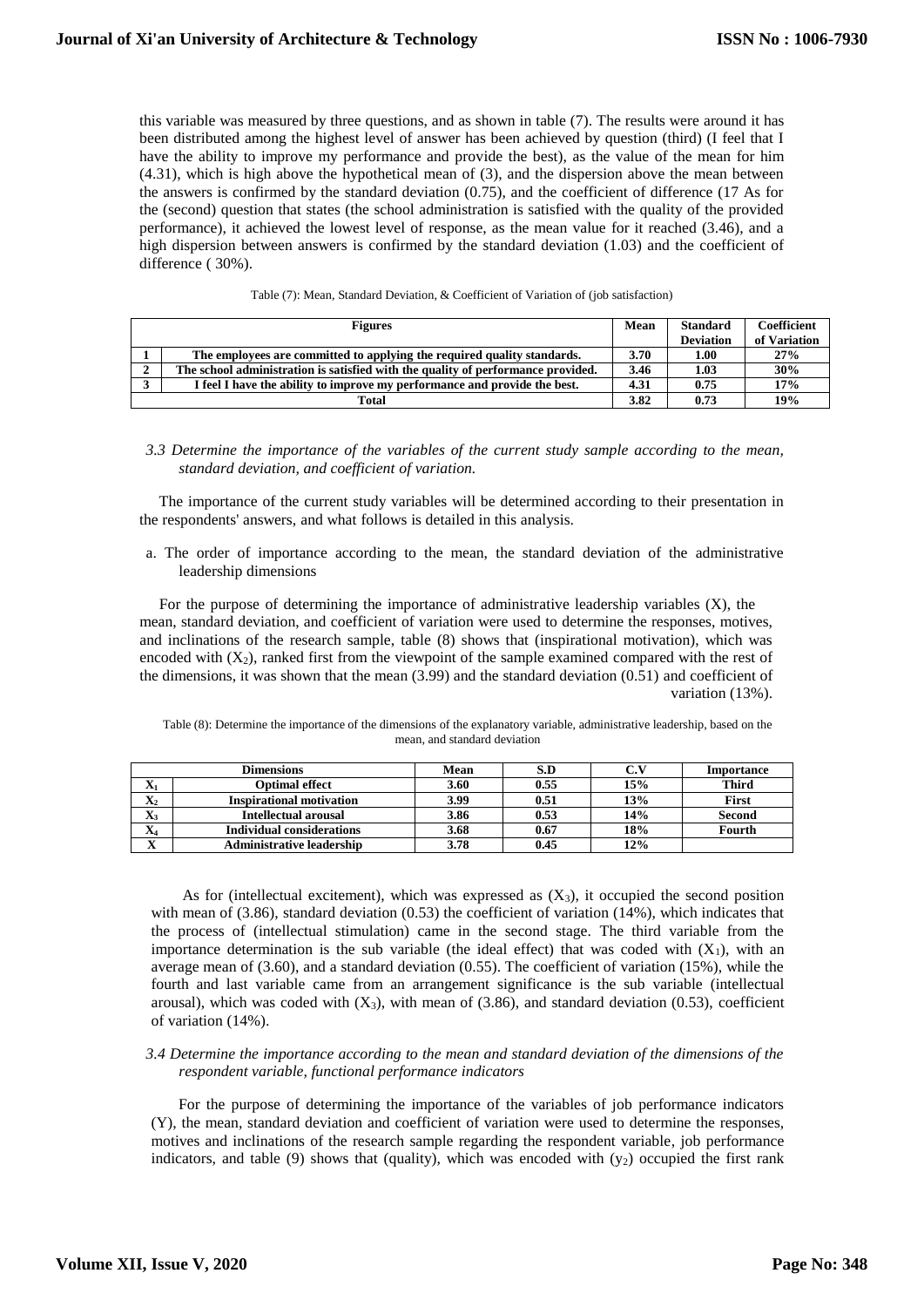From the point of view of the research sample in terms of order of importance, it was shown that the mean (3.97) and the standard deviation (0.58) have reached the coefficient of variation (14.7%).

Table (9): Determine the importance of the dimensions of the response variable, functional performance indicators, based on the mean, and standard deviation

| <b>Dimensions</b> |                            | Mean | S.D  | $\mathbf{v}$<br>ı. | Importance   |
|-------------------|----------------------------|------|------|--------------------|--------------|
| - -               | <b>Job Satisfaction</b>    | 3.87 | 0.69 | 18%                | Second       |
| $-$<br>л.         | <b>)uality</b>             | 4.LZ | 0.63 | 15%                | <b>First</b> |
| - -               | Job performance indicators | 3.96 | 0.62 | 16%                |              |

As for (job satisfaction) expressed as  $(y_1)$ , it ranked the second with an mean  $(3.98)$  and a standard deviation (0.65) and the coefficient of variation reached (16.2%), which indicates that the skills of job performance indicators came in the next stage in terms of importance .

# *IV. Analysis of Research Hypothesis*

We assume the following two hypotheses;

 $H_0$ : There is a significant correlation between the entry points for administrative leadership and job performance at the macro level.

 $H_1$ : There are significant differences for the level of administrative leadership style and the level of job performance.

In the light of the ANOVA, table (10) below, represents the outputs of the statistical program (SPSS), which shows the significance of  $(F)$  test as;

Table (10): Analysis of the influence of the variable, administrative leadership, its dimensions in the respondent variable and functional performance indicators.

| <b>Response variable</b>        | $\alpha$ |     | $R^2$ |      | $P - value$ | <b>Dependent</b>       |
|---------------------------------|----------|-----|-------|------|-------------|------------------------|
|                                 |          |     |       |      |             | variable               |
| Leadership X                    | .45      | .55 | .21   | 25.5 | .000        | <b>Job performance</b> |
| Optimal Effect $X_1$            | .49      | .48 | .24   | 31.0 | .000        | indicators             |
| Inspirational motivation $X_2$  | .23      | .25 | .05   | 5.7  | .018        |                        |
| Intellectual arousal $X_3$      | .42      | .43 | .17   | 20.4 | .000        |                        |
| Individual considerations $X_4$ | .32      | .26 | .10   | 10.8 | .001        |                        |

It is clear in light of table (10), that the calculated value of (F) was (25.5), and these individual considerations were greater than their tabular value  $(6.1)$  with a moral level  $(0.01)$ , and with confidence limits (99%), and this means that there is an effect of (leadership Administrative) in the response variable (job performance indicators). This indicates that the regression curve is good for describing the relationship between the two variables. Table (10) indicates that the constant ( $\beta = .55$ ), which means that there are presence job performance indicators of an amount (.55), even if (administrative leadership) is equal to zero. As for the value ( $\alpha = 0.45$ ), it indicates that a change of (1) in the organizational structure will lead to a change in the organizational structure (0.45).

Through table (10), the value of the determination coefficient  $(R^2)$  can be observed, which is a descriptive measure used to explain the usefulness of the regression equation in estimating individual considerations, and it represents the percentage of errors decrease when using the regression equation, which was (21), which It means that the amount (.21) of the variance in the job performance indicators is an explanation explained by the administrative leadership that entered the model, and that (0.79) is a variation explained by factors that did not enter the regression model. Table (21) also indicated the significance of the amount (0.000) in the outputs of the statistical system, which is an affirmation of the existence of a high impact and moral leadership in administrative performance indicators. With this result, the first main hypothesis of the current study is realized, which states: (The approaches of administrative leadership affect both positively and morally on job performance indicators).

 The hypothesis was tested through simple regression analysis and in light of these hypotheses, a functional relationship was formulated between the real individual considerations of the response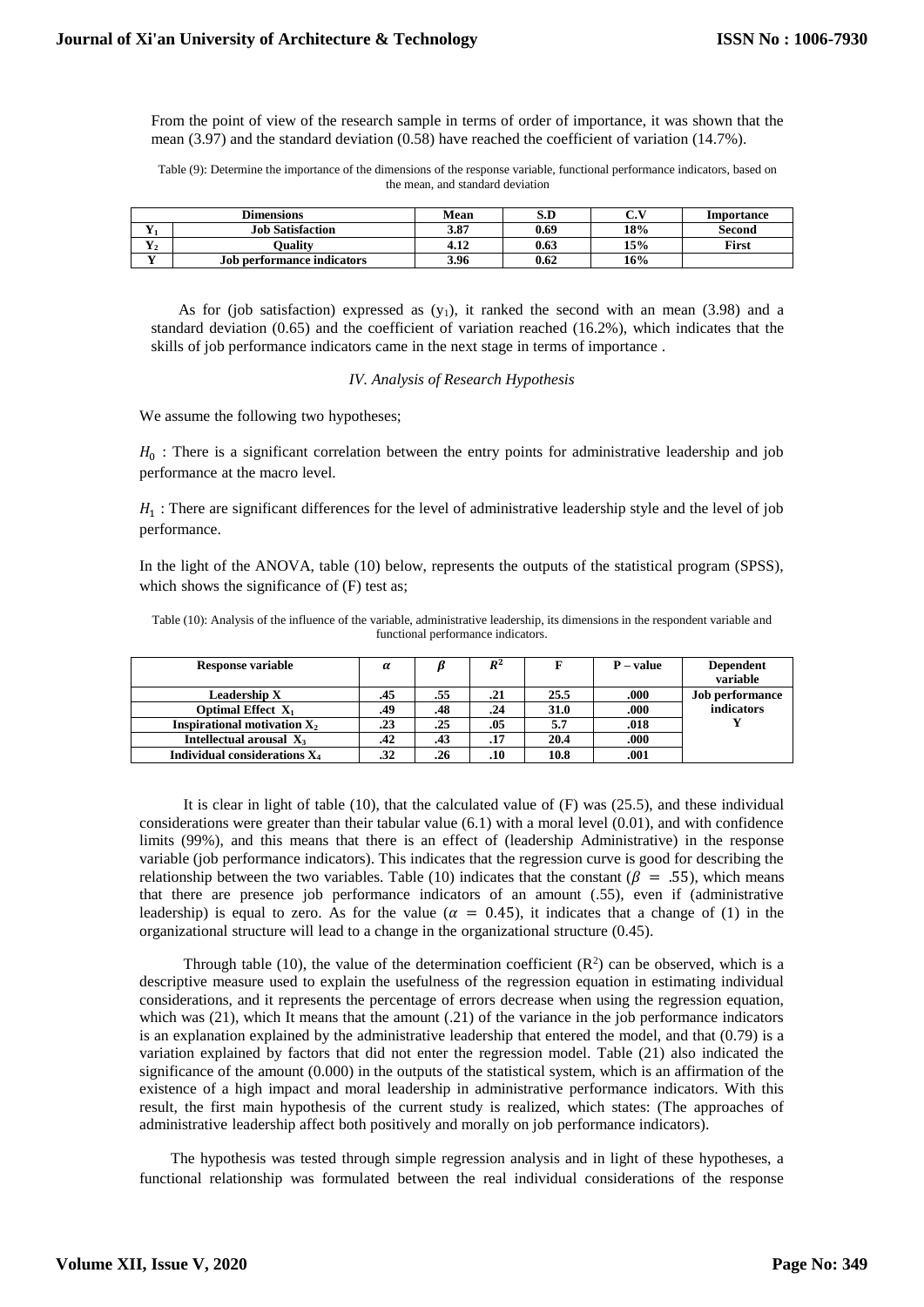variable (functional performance indicators), which was encoded with the symbol (Y), and the explanatory sub-variables (ideal effect, inspirational motivation, intellectual arousal, considerations Individual), which was respectively denoted by  $(X_1, X_2, X_3, X_4)$  and the linear regression equations were as follows:

$$
Y = \alpha + \beta X_1
$$
  
\n
$$
Y = \alpha + \beta X_2
$$
  
\n
$$
Y = \alpha + \beta X_3
$$
  
\n
$$
Y = \alpha + \beta X_4
$$

Below is the individual consideration of linear regression equation; job performance indicators =  $0.48 + 0.49$  ideal effect job performance indicators =  $0.25 + 0.23$  inspirational motivation job performance indicators =  $0.43 + 0.42$  intellectual arousal job performance indicators =  $0.32 + 0.26$  individual considerations

 It is clear in light of table (10) that the calculated value of (F) for (ideal effect, inspirational motivation, intellectual arousal, and individual considerations) which was encoded in the table mentioned with  $(X_1, X_2, X_3, X_4)$  has a value of  $(31.0, 5.7, 20.4, 10.8)$  respectively, and these individual considerations were greater than their tabular value (6.1) with a significant level (0.01), and with confidence limits (0.99), and this means that there is an effect of dimensions (ideal effect, inspirational motivation, intellectual arousal, and individual considerations) in the variable Responder (job performance indicators). This indicates that the regression curve is good to describe the relationship between  $(X_1, X_2, X_3, X_4)$  and  $(Y)$ . Through table (10), it is possible to note the determining factor  $(\mathbb{R}^2)$ , which was (24) in relation to the ideal effect  $(X_1)$ , which means that the amount of (24) of the variance in the functional performance indicators (Y) is an explanation variation due to the ideal effect variable  $(X_1)$  that entered the model, and that (0.76) is a variation explained by factors that did not enter the regression model.

There is a value of the determining coefficient  $(R^2)$  which is (.08) in relation to the inspirational motivation  $(X_2)$ , meaning that the amount  $(0.08)$  of the variance in the functional performance indicators (Y) is an explanation variation due to the inspirational motivation variable that entered the model, and (0.92) is a variation explained by factors that did not enter the regression model.

The value of the determining coefficient  $(R^2)$ , the amount of which is (.17) indicates the proportion of intellectual arousal  $(X_3)$ , and this means that the amount of  $(17)$  variation in the process of performance indicators (Y) is an explanation variation due to the variable of intellectual arousal that entered the model, and that (0.93) is a variation explained by factors that did not enter the regression model.

The value of the determining coefficient  $(R^2)$ , whose amount is (.10) for individual considerations  $(X_4)$ , and this means that the amount of (10) of the variance in the functional performance indicators (Y) is an explanation of the variance explained by the variable, the individual considerations that entered the model, and (0.90) is a variation explained by factors that did not enter the regression model.

Table (10) confirms the constant ( $\alpha X_1 = .48$ ), ( $\alpha X_2 = .25$ ), ( $\alpha X_3 = .43$ ), ( $\alpha X_4 = .26$ ), and this means that job performance indicators are  $(.48)$  even if the ideal effect is  $(X<sub>1</sub>)$  is zero. There are job performance indicators of  $(.25)$  even if the value of inspirational motivation  $(X_2)$  is zero. There are job performance indicators of  $(43)$  even if the intellectual excitement  $(X_3)$  is zero. There are job performance indicators of  $(.26)$  even if the individual considerations  $(X_4)$  are zero.

As for the value of ( $\beta X_1 = .49$ ), it indicates that a change in the amount of (1) the ideal effect will lead to a change in the indicators of job performance of .49), and that the value of ( $\beta X_2 = .23$ ) means that a change of amount (1) in motivation Inspirational will lead to a change in job performance indicators of (23).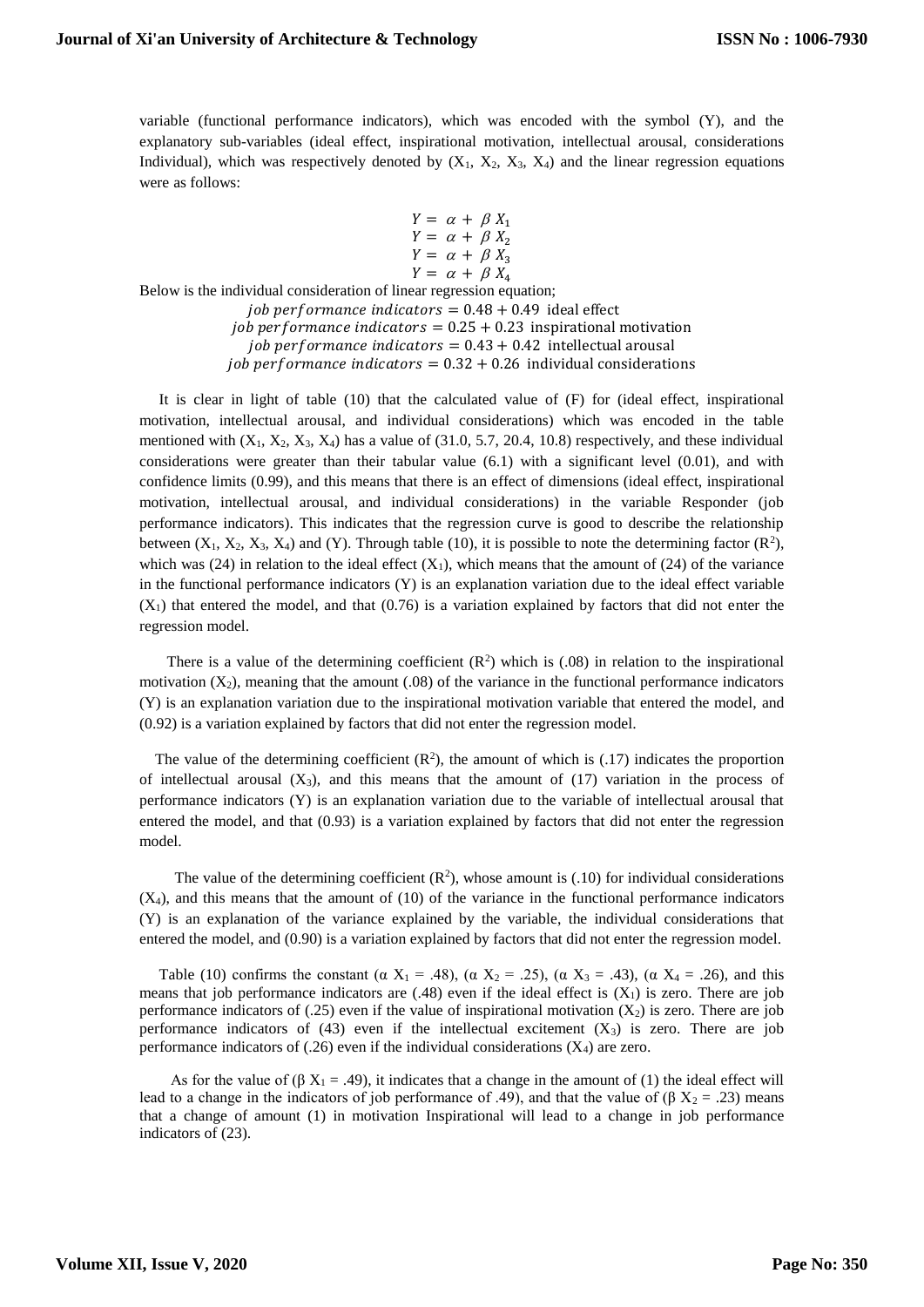Also, the values of  $(\beta X_3 = .42)$  confirm that a change of (1) in intellectual arousal will lead to a change in the functional performance indicators of (42). Also, the values of (β  $X_4 = .32$ ) confirm that a change of (1) in individual considerations will lead to a change in job performance indicators (.32).

 It is clear in light of table (10) that the calculated value of (F) for (inspirational motivation, intellectual arousal, individual considerations), which was encoded in the mentioned table with  $(X_1, X_2, X_3, X_4)$  amounted to (31.0, 5.7, 20.4, 10.8 respectively, these individual considerations were greater than their tabular value (3.55) with a significant level (0.05), and with confidence limits (0.95), and this means that there is an effect of dimensions (ideal effect, inspirational motivation, intellectual arousal, individual considerations) in the respondent variable performance indicators Career.

# *V. DISCUSSION*

1. It was found that researchers differed in their understanding of administrative leadership between a group that relied on the ability to influence (according to the traditional approach) and another group that adopted the process of influencing others on (according to the behavioral approach), and another that focused on the interaction between the leader and subordinates on (according to the attitude approach), and another She focused on the modern perspective of the concept of administrative leadership by focusing on the future visions of the organization.

2. It became clear that researchers differed in describing the entry points for administrative leadership.

3. It became clear that the reciprocal leadership style represents a reflection of the (goal - path) theory in terms of motivating the subordinates and pushing them to achieve the goals required to achieve them, that is, determining the paths leading to the achievement of organizational goals and the goals of the subordinates.

4. The leader with strategic thinking is an essential and solid component of building organizations, which is an advanced stage of intellectual development, because he possesses the ability to think, analyze, creativity and innovation by employing knowledge, experience, skill and ability.

5. Diagnosing organizations for leaders with strategic thinking is the first step in building and developing organizations and managing them effectively.

6. Entrepreneurial leadership is nothing but a process of leadership in moving individuals and all human minds working towards achieving goals, and since individuals represent the behavioral structure of the business organization, its practice means the entrepreneurial ability to use entrepreneurial behavior to manage human resources.

7. It became clear that improving job performance is affected by the prevailing leadership style within the organization, as the conduct of the leader influences the behavior of the individual by encouraging and assisting individuals, motivating them and rewarding them in a way that enhances building the individual's confidence in the organization in response to this behavior, which in turn affects the final outcome.

8. It turned out that the issue of evaluating the performance of workers has gained wide importance within the framework of administrative effectiveness in general, as the evaluation would create an administrative atmosphere capable of following up on the ongoing activities in the organization and verify the extent of commitment of the working individuals to fulfill their responsibilities and duties in accordance with constructive work data.

9. The results related to significant differences showed that the results of the analysis confirm that there were no significant differences between (motivational motivation, individual considerations) and job performance, as the moral value (. 213 and .062), respectively. This explains that the research sample did not show differences in the variables of administrative leadership and performance, and this may be due to the harmony or convergence of the characteristics of the sample in its responses and perceptions towards the two main variables.

# *VI. CONCLUSION & RECOMENDATIONS*

1. Activating the leadership's inspirational motivation and giving it the independence of work to develop creativity capabilities, as this will be very important to create administrative leaders to reflect this on enhancing job performance.

2. Forming joint work teams that host academic and field competencies, whether they are principals or teachers, in organizing scientific seminars and conferences to expand management's perceptions in schools of their importance to gain experience in various disciplines.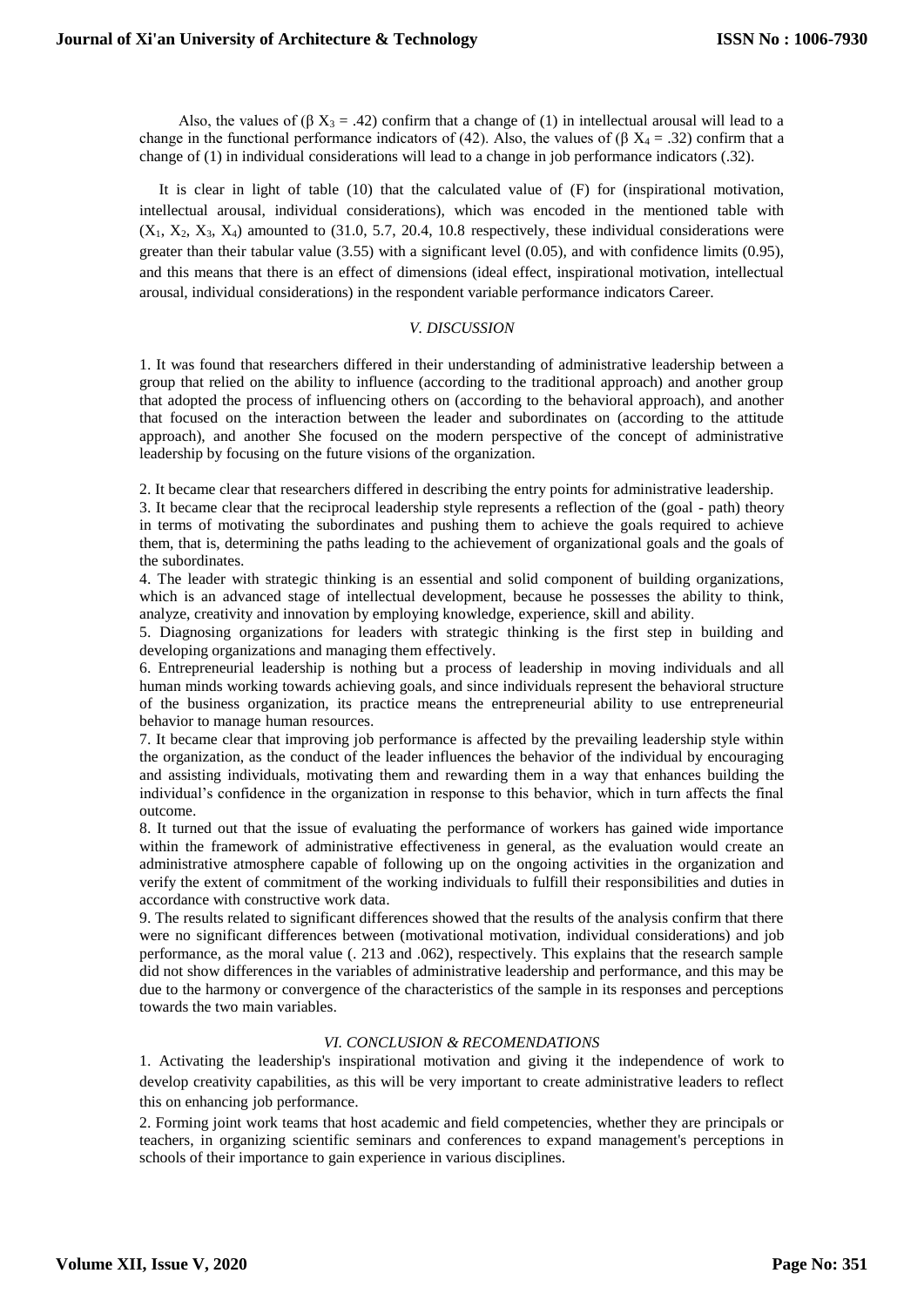3. Continuous coordination with various Arab and international educational institutions to take advantage of their expertise and publications from books and advanced scientific research in a manner that contributes to increasing the awareness of school principals on modern changes and contemporary technologies.

4. Promote and develop the vision that the administrative leaders possess, by holding seminars with their colleagues, and searching for new ideas on which to base their new visions.

5. Continuous review of incentive systems for employees to ensure their satisfaction with them and their participation in their development in order to ensure more harmony with administrative leaders and subordinates and motivate everyone to work effectively.

6. Identify constantly the most effective leadership styles in the field of management research and try to emulate them through the adoption of a system of educated organizations.

7. Adopting scientific foundations within the selection of administrative leaders from school principals in a manner consistent with the philosophy of human resource management strategies to ensure positive leadership styles in their interaction with teachers through personal characteristics and their CV.

# REFERENCES

[1] Al – Amody, M. Zaki, " The level of job efficiency and its relationship to the prevailing leadership styles among administrative leaders ", MA study, 2013.

[2] Al – Hity, Kh. Abdulraheemm (2010), "Managing of human resources", Wael Bureau and Publishing, Jordon, 2010.

[3] Al – Hriry, R. Omer, ,"Leadership and Quality in high education", Al – Thaqafa Bureau and Publishing, Jordon, 2010.

[4] Al – Karuty, Mohamed Qasim, " Organizational Behavior The study of individual and group human behavior in administrative organizations ", Al- Safaa Bureau and Publishing, Jordon, 2009.

[5] Al – Sayrafy, Mohamed, " Administrative behavior "human relations ", Al – Wafa Bureau and publishing, Egypt, 2007.

[6] Ardichvilli, A., and Kuchink, K. P., Leadership Style Culture Values among Manager and Subordinates: a Comparative Study of Four Countries of the Former Soviet Union, Germany, and the US, *Human Resource Development International*, Vol. 5, No. 1, p. 99 – 117, 2012.

[7] Daft, R. L., and Noe, R. A., Organizational Behavior, Harcourt College Publishers, Inc., New York, 2015.

[8] Essa, H. A. Abdullah, "The Impact of the Organizational Climate on the Job Performance of Workers", MA, study, 2014.

[9] Galalaldeen , Boatet, (2009), "Organizational communication and its relationship to job performance", MA study,2009.

[10] Gibson, J.; Ivancevich, J. m.; Donelly, J. H., and Konopask, R., Organization: Behavior Structure Process, McGraw Hill Company, Inc., New York, 2013.

[11] Ivancevich, J. M., and Motteson, M. T., Organizational Behavior and Management, 6<sup>th</sup> Ed., McGraw Hill Company, New York,2002.

[12] Jones, G. R.,Understanding and Managing Organizational Behavior, Addison-Wesley Publishing, U.S.A,2016.

[13] Krishnan, V. R., Leader–Member Exchange, Transformational Leadership and Value System, *EIBO*, Vol. 10, No. 1, pp. 14 – 20, 2004.

[14] Moorhead, G., and Griffen R. W., Organizational Behavior, Houghton Miffen Company, Boston,1995.